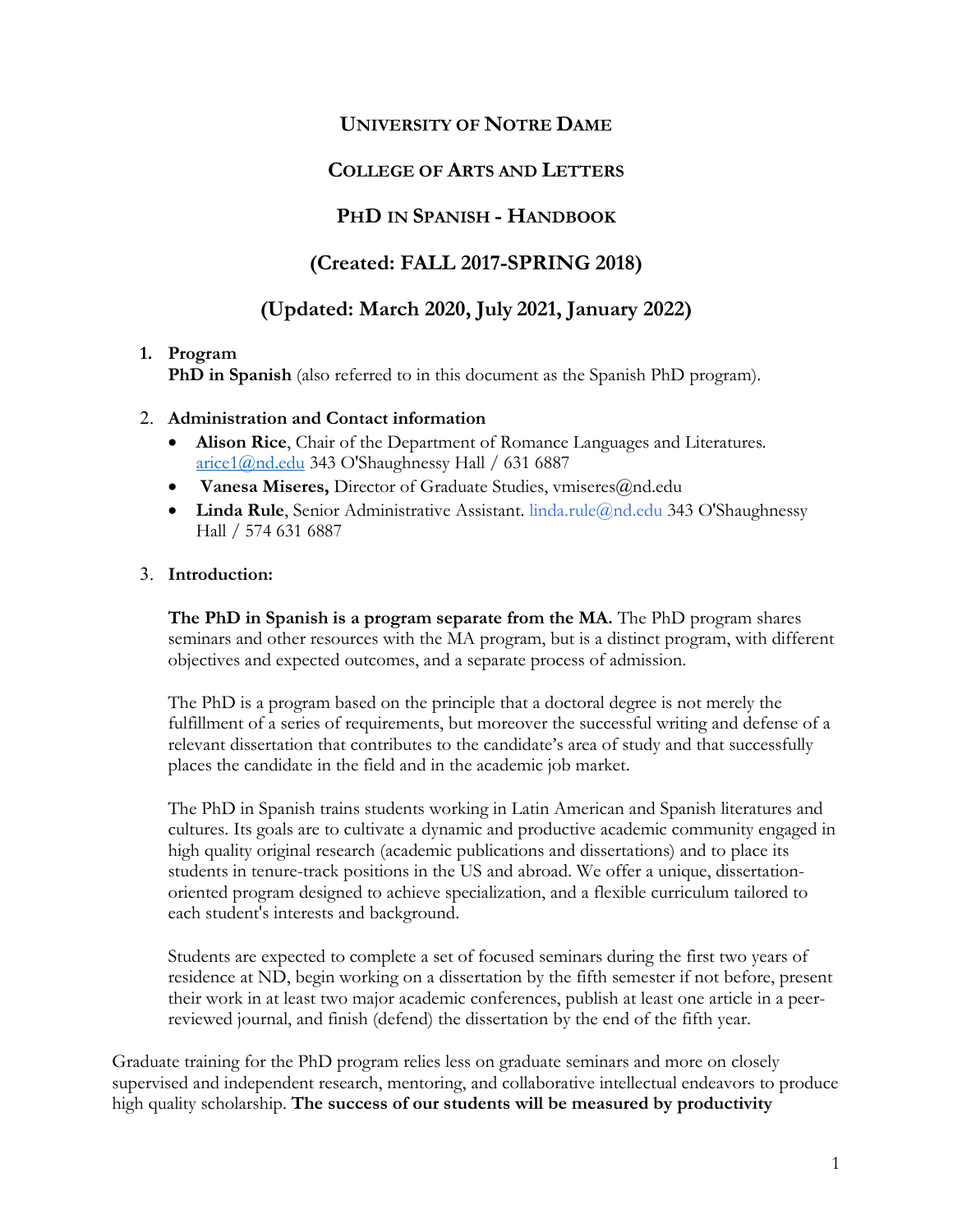#### **(deliverables such as publications, external funding, academic presentations, and measurable progress on the dissertation project) and by their placement in the job market.**

Students in the PhD program in Spanish are free to enrich their areas of specialization through seminars in allied fields, such as literary theory, history, film studies, cultural anthropology, and national literatures, among others, thus connecting their work on Spanish and Latin American literatures and cultures to methodological and analytical innovations in the broader humanities and social sciences (see §IV). Their coursework and research will deliberately nurture expertise.

The majority of our students take four semesters of coursework. This includes graduate seminars relevant to their area of specialization, a theory course, a pedagogy course, and outside courses as necessary.

Students are usually exempt from teaching duties in the first and the fifth years of study (contingent on their satisfactory and measurable progress towards their degree). In addition, a student whose work is judged to be outstanding may be awarded a further semester free from teaching in order to complete a major research project, such as an article, or to focus exclusively on her or his dissertation.

### **4. Program Requirements**

### **I. Overview:**

The PhD in Spanish follows the rules and procedures stated in the latest version of the *Graduate Bulletin of Information*, together with the rules stated in this handbook. When these rules conflict, the program defers to the PhD in Spanish Handbook.

As stipulated in the *Graduate Bulletin of Information* (6.2.1), at least sixty (60) credit hours, or a minimum of 30 credit hours beyond a previously awarded master's degree, are required for the PhD. These credit hours are earned through a combination of coursework and research as explained below. The minimum residency requirement for the PhD degree is full-time status for four consecutive semesters (6.2.2).

**Requirements (summary)**: The PhD in Spanish will require 45 credit hours of graduate coursework (see  $\langle \text{II} \rangle$ , the fulfillment of a foreign-language requirement other than Spanish ( $\langle \text{V} \rangle$ , a successfully completed comprehensive exam (§III.1.i.), the candidacy examination and the defense of the dissertation proposal (§III.1.ii.), and the successful defense of a doctoral dissertation (§III).

Students must also take an advanced theory seminar and a class on teaching methodology for 3 credit hours each (counted in the aforementioned 45 credits).

### **II. Coursework:**

<span id="page-1-0"></span> <sup>1</sup> These 45 credits do not include credits received for dissertation writing.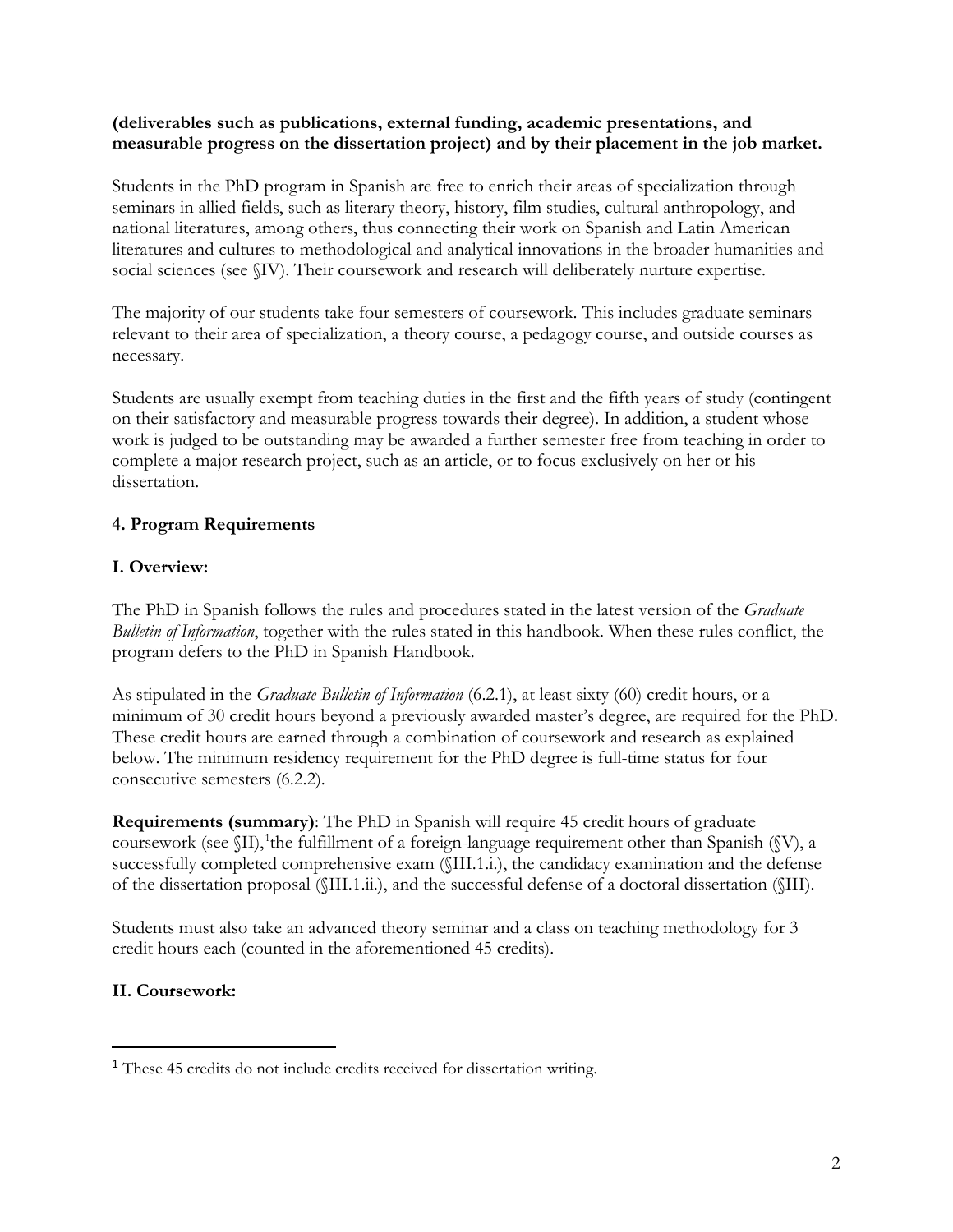45 credit hours (15 seminars or equivalent) of graduate coursework including: General Requirements (6 credits), Department (Spanish Section) Seminars (30 credits), Interdisciplinary graduate coursework or related work (9 credits). This load may be reduced through credit tranfer from MA programs.

Students must take at least 9 credit hours per semester in order to maintain full-time status. Most students will finish their coursework by the end of their fourth semester. Students must finish, without exception, all coursework by the end of their 5th semester. Failure to complete the coursework by then will be considered extreme underperformance and cause for dismissal from the program without a warning letter or probationary status.

No undergraduate course will count towards the degree.

 $\overline{a}$ 

No course dedicated primarily to language instruction will count towards the degree.

II.1. General Requirements: 6 credits: Introduction to Literary and Cultural Theory; and Teaching Methods (LLRO 63075).<sup>[2](#page-2-0)</sup>

II.2. Spanish Section Seminars: At least 30 credits (10 courses) must come via graduate seminars given by regular graduate faculty in the Spanish Section (courses listsed as ROSP 6xxxx). Students may reduce this load to as few as 21 credits (7 courses), minimum, through a range of replacement work, including: credit transfer (up to nine credits) of relevant course work; Shadowing (3 credits maxium); independent study or directed reading (3 credits maximum). These replacements, in whatever combination, cannot add up to more than 9 credits for application to Spanish Section Seminars. Students coming to the program from the Spanish MA at ND may reduce their load to 15 credits (5 courses) through a combination of credit transfer (usually 9 credits, but up to 15 is permitted) and the above noted replacement work.

II.3. Other credits: 9 credits, ideally in a second area of specialization through some combination of outside seminars, Shadowing, directed reading, or independent study. from a second area of specialization in a related field.<sup>[3](#page-2-1)</sup>Students work with their academic adviser or dissertation director to arrange a field of study that most efficiently advances their research and teaching.

<span id="page-2-0"></span><sup>&</sup>lt;sup>2</sup> Students with and MA in Spanish from ND will be exonerated from the repeating the Theory course if they so choose. Students with an MA in Spanish from ND who have already taken the pedagogy course will be exempted from this requirement. Students with an MA from a different institution or with significant teaching experience (for example, of 4 years or more), may request to be exempted through petition to the DGS.

<span id="page-2-1"></span><sup>&</sup>lt;sup>3</sup> The PhD in Spanish encourages opportunities for interdisciplinary work, including pre-designed and tailored secondary areas of concentration such as Gender Studies, Screen Cultures, Philosophy, Religion and Literature, cultural theory, Latino Studies, etc. RLL has close ties with a number of departments such as Anthropology, English, History, Political Science and Theology, programs such as Gender Studies, the Center for Civil and Human Rights, and institutes such as the Kellogg Institute, the Nanovic Institute, the Institute for Latino Studies, the Kroc Institute for Peace Studies, and the Medieval Institute.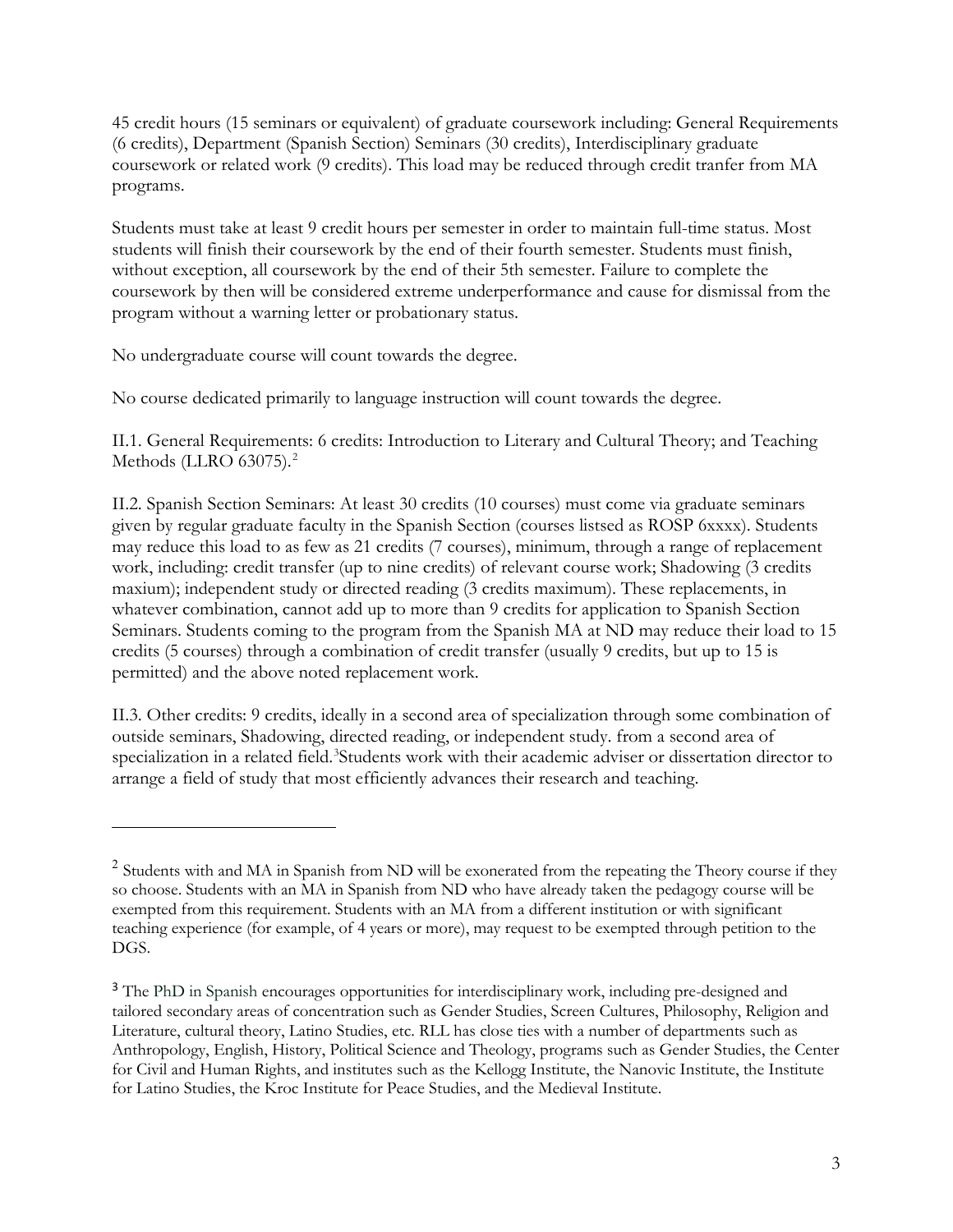II.4. Shadowing of undergraduate seminars: Up to 6 credits (described in sections §II.2 and II.3) can be taken as "shadowing" courses. Graduate students are invited to shadow and assist a professor in an undergraduate seminar, which they themselves take for credit, with extra readings and assignments appropriate to the graduate level. Shadowings should be approved in writing by the DGS and the professor in charge of the seminar.

II.5. For a detailed semester-by-semester breakdown of the PhD in Spanish which includes requirements, deadlines, credit transfers, etc., see "**Appendix 1:** Breakdown of PhD in Spanish by Semester."

### **III. Examinations, Proposals and Dissertations:**

The exam structure is linked directly to the advancement of the dissertation, research specialization, and the professionalization of the students. The comprehensive and candidacy exams are staggered across semesters and linked in a progressive sequence. Because of this we treat the Candidacy Exam and the Dissertation Proposal together as a single process.

### **III.1. Outline:**

III.1.i. The comprehensive exam is a process that runs from semester 2 to 3. It is based on a paper presentation tied directly to the student's area of research. Its objective is to prepare the student for the deep knowledge of specialization required of a dissertation project, while also requiring the student to demonstrate fluency in situating their research interests as they relate to major currents and traditions in the field.

III.1.ii. The candidacy exam is tied to the defense of the dissertation proposal and takes place during semester 5. It is based on a dissertation proposal presented by the student to a faculty committee. The student will answer committee questions both in writing and in a traditional oral defense of the project proposal. This candidacy exam represents the opportunity to test a proposal for a dissertation with attention both to the project's specific contribution and to its relevance to the wider field. Taken as a whole, this process not only emphasizes breadth of knowledge and emergent expertise, but also, and of equal importance, replicates the process of generating an original research project, from area of interest (the comprehensive exam) to the formulation of questions and a research plan (the candidacy exam).

## **III.2. The Comprehensive Exam**

 $\overline{a}$ 

This exam comprises written and oral parts in subjects related to the student's main area of specialization. It is a process that spans two semesters and a summer in-between. This must be completed by the first month of the third semester. The comprehensive exam is structured as follows: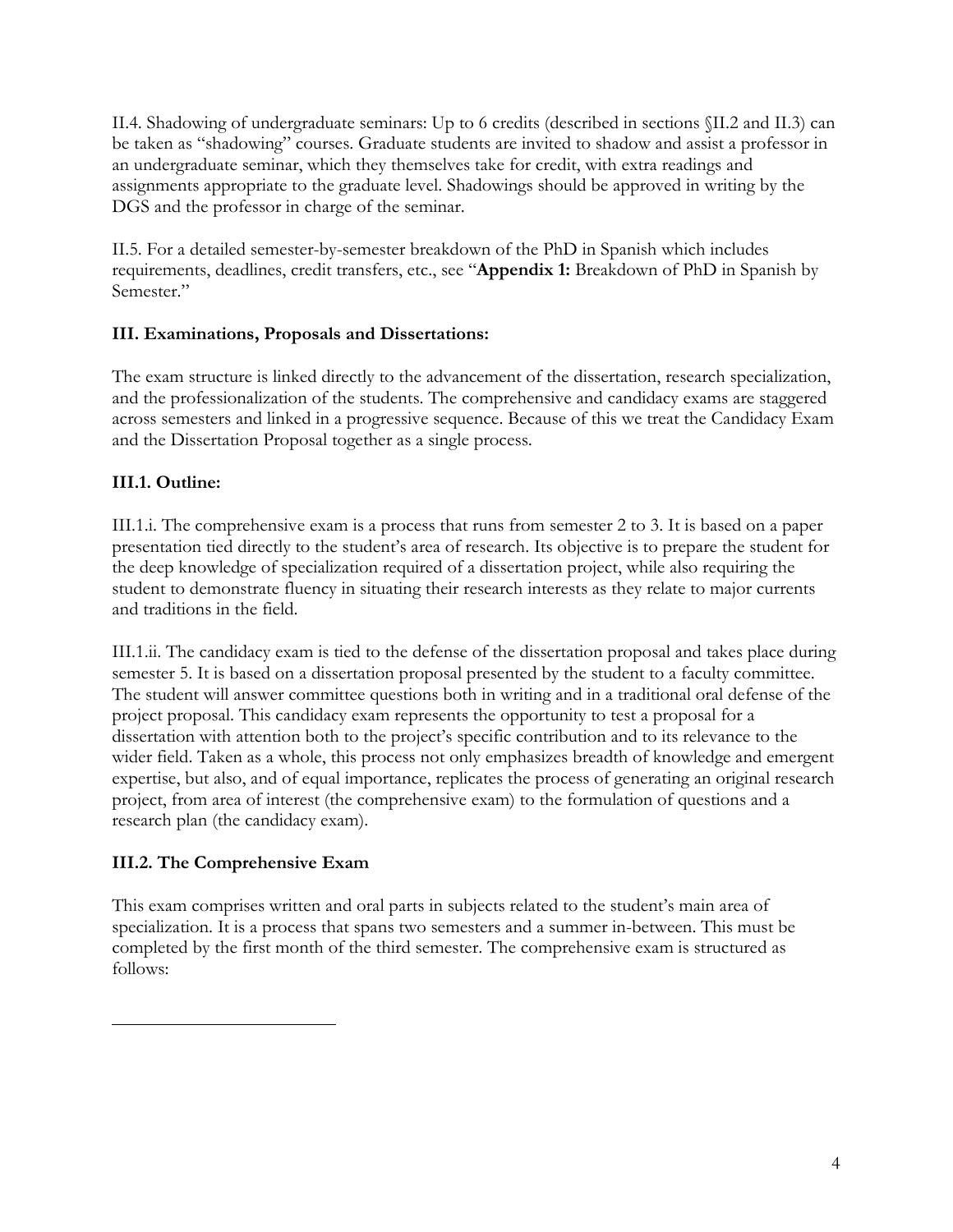III.2.i. During the second semester in the program the student will identify an area of study (e.g. nineteenth-century Mexican literature; Argentine contemporary visual culture; Spanish Golden Age poetry; slavery and abolitionist literature in Latin America, etc.). In collaboration with a professor (it does not need to be necessarily your future academic advisor), the student will write and prepare to deliver an 8-10 pages presentation (20 minutes) on the selected subject. Both the area of study and the faculty member must be selected before the Easter Holiday break.

III.2.ii. During the summer between the second and the third semester, students will work on the selected research theme with the guidance of the chosen faculty member in a 8-10 pages paper. This written part of the examination is due by the first day of classes of the third semester. A copy should be sent to the professor with whom the student has worked and the DGS.

III.2.iii. During the third semester (before September 30), the student will offer an oral presentation of the 8-10 pages paper. The DGS will schedule the presentation and it will be open to all students and faculty. This step requires the student to be able to develop and expand upon ideas in a conversational setting, much like the experience of presenting work at a professional conference or participating in a job interview.

#### **Every student must give this presentation / exam following the same format and schedule.**

III.2.iv. Students must pass their comprehensive exam with a grade of high pass to continue in the PhD program. A simple pass will end in the student leaving the program with a terminal MA. A high pass means that the exam allows the faculty committee grading the exam to make the informed assumption that the student possesses the knowledge and sophistication required to proceed to the dissertation proposal. The grade will be assigned by the exam's faculty advisor.

III.2.v. Failure in either one or both parts of the examination will result in automatic forfeiture of degree eligibility (see "**Appendix 1:** Breakdown of PhD in Spanish by Semester.")

### **III.3. Candidacy Exam and Dissertation Proposal**

The candidacy examination and the defense of the dissertation proposal represent a single process that takes place before the end of the fifth semester of study, including the previous summer. In advancing the proposal the student must articulate a preliminary proposal and secure a dissertation advisor<sup>[4](#page-4-0)</sup> (who must be a tenured member of the department's Spanish Section) and a committee of three faculty members no later than the end of the fourth semester. A **dissertation committee**  conists of four members, as follows: 1. The dissertation director. 2. A regular faculty member of the Spanish Section. 3. A regular faculty member of the Spanish Section.<sup>[5](#page-4-1)</sup> 4. A regular faculty member from an outside field, external to RL&L.

<span id="page-4-0"></span><sup>&</sup>lt;sup>4</sup> An advisor and committee form must be signed by the student and the advisor and submitted to the DGS before the last day of classes of the fourth semester.

<span id="page-4-1"></span><sup>&</sup>lt;sup>5</sup> In special circumstances, this member may be replaced by a regular faculty member from another RL&L section. Such replacement must be petitioned to the DGS.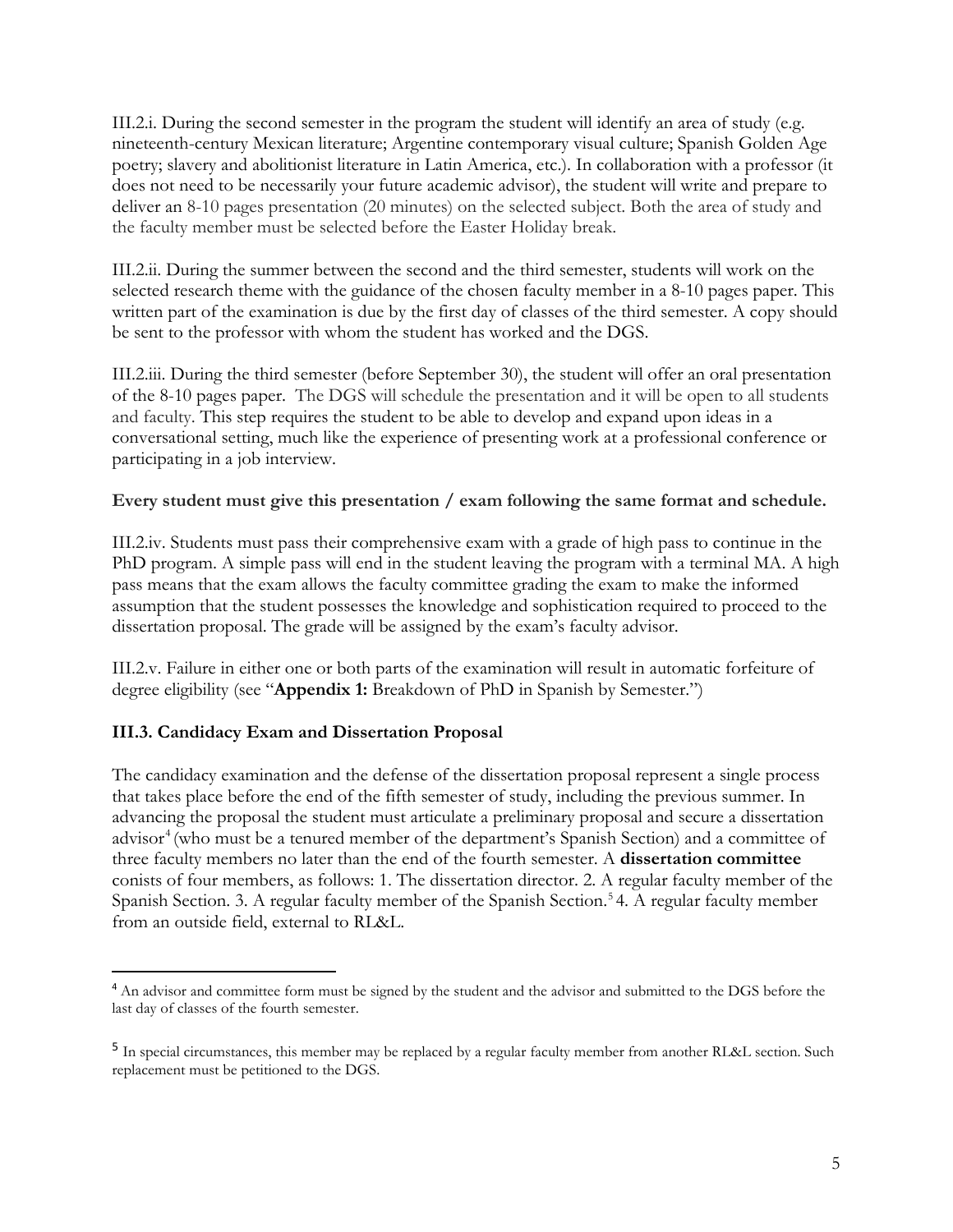The candidacy exam and proposal defense process are structured as follows:

III.3.i. During the months prior to the fifth semester (second summer and part of the Fall semester), the student, under the direction of the dissertation advisor, writes a dissertation proposal, including object of study, research questions, plan and methodology. Proposals generally are 20 to 30 pages long and include the following: Title, Abstract, Introduction, Problem Statement, Purpose and / or Rationale, Review of previous Scholarship, Methodology, Significance, Brief Overview of Chapters, Plan of Work, and Bibliography (both corpus of study and existing scholarship).

III.3.ii. During the fifth semester (ideally before November 15), the student hands in the dissertation proposal to the dissertation committee. The committee members have one week to read the document and compose questions relevant to any aspect of the proposal itself or its attendant bibliography. These questions are turned over to the dissertation advisor and constitute the basis for the candidacy exam.

III.3.iii. The dissertation advisor organizes the questions and submits them to the student. The student has 12 days to develop an essay (30-40 pages) in response to the questions, after which the committee has two weeks to read the student's response.

III.3.iv. The student and the committee conduct the oral defense of the dissertation proposal, which includes a defense of the project and a discussion of that project in light of the written response to the initial round of questions. Students can either pass (and become doctoral candidates) or fail this exam (and exit the program).

III.3.v. Failure to complete or pass the candidacy exam and dissertation proposal defense by the end of the 6th semester will be considered extreme underperformance and cause for dismissal from the program without a warning letter or probationary status.

**III.4. Dissertation defense:** the student will give a presentation on the dissertation and defend it publicly. Many faculty members are unavailable during the summer months; unless circumstances require it, summer defenses are highly discouraged. Defenses scheduled between May 1 and August 31 must be petitioned to the DGS and approved by the GGC.

### **IV. Other requirements**

IV.1. Second area of specialization**:** Students are encouraged to develop a second area of specialization in a related coherent field. Examples of these second areas of specializations would be Latino Studies, Religion and Literature, Philosophy, Literary and Cultural Theory, Gender Studies, Memory Studies, Human Rights, etc.

IV.2. Language requirement: Candidates must demonstrate near-native fluency in Spanish and advanced reading knowledge in a second language other than English. Students may train for this skill at their own volition, or through course work at the University. While language courses can be included among a students funded credit load, they do not count toward the accumulation of credits toward the degree. Student demonstrate their language competency through a Reading Exam administered by the Department.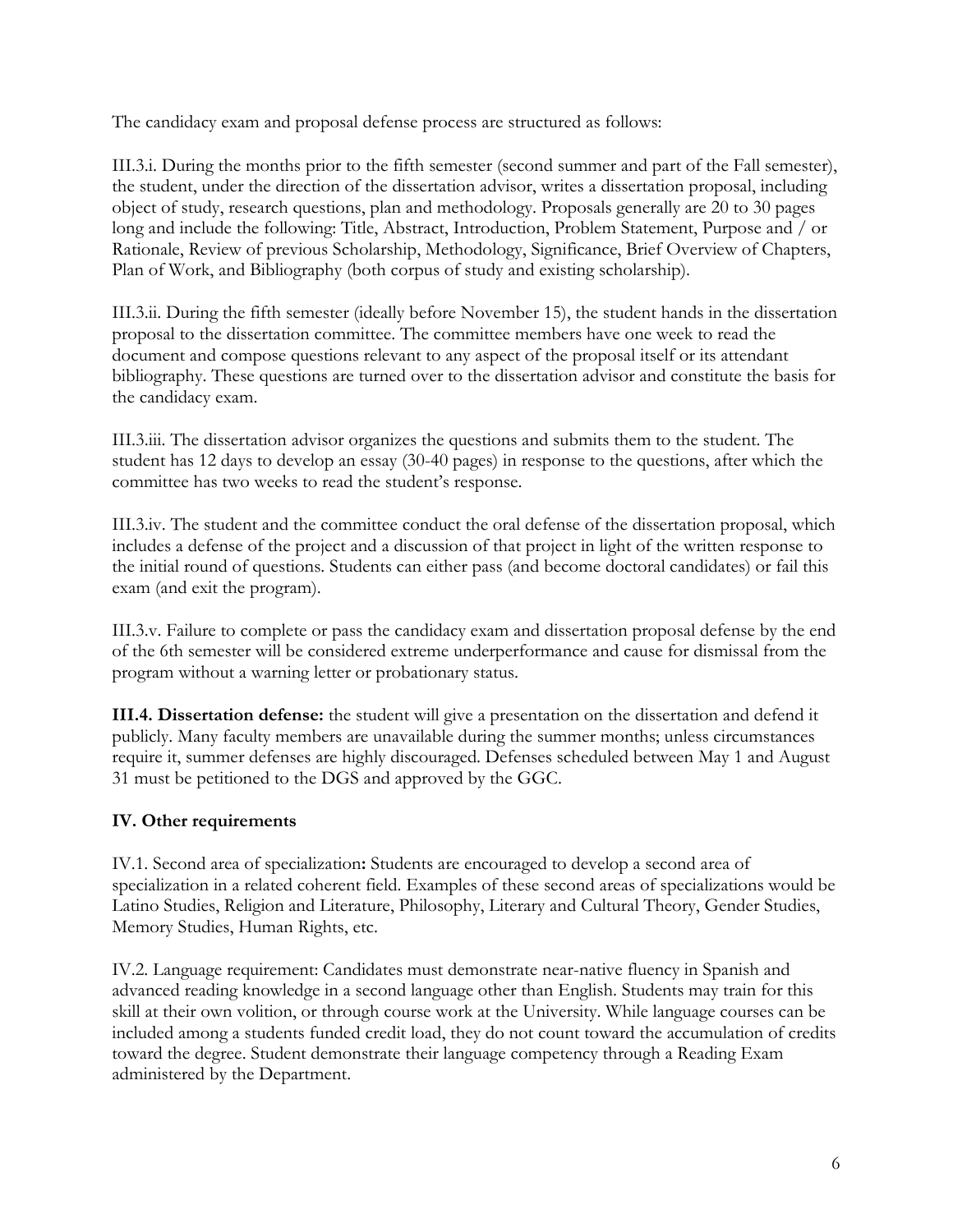#### **V Academic expectations and good standing**

### **V.1 Good standing**

V.1.i Graduate students in good standing are expected to be enrolled and making satisfactory progress in their program with a minimum GPA of 3.0. Students can request from their advisor (or from the DGS if the student has not chosen an advisor) an annual Assessment of Student Progress, as described in the Graduate Academic Code (5.5).

V.1.ii. There are two status designations available to graduate students: "in good standing" and "on probation*.*" As a general rule, the reasons for the probationary status are: a) falling behind schedule for examinations and other academic benchmarks outlined in this handbook (no warning letter would be necessary); b) having a GPA of less than 3.0. A student on probation must complete the stipulations outlined in the probation letter within the required time frame or will be dismissed from the program of study. Students on probation are ineligible for financial support from University sources (stipend, full tuition, and professional development funds) except for a tuition scholarship that covers eight of the nine credit hours required to maintain full-time status. The student will be financially responsible for the remaining one credit. While on probation, if a student meets the stipulations within the time frame outlined in the probation letter, the student will return to good standing status the next semester of enrollment.

### **V.2. Dismissal.**

A student can be immediately dismissed from the program of study without a warning letter or probationary status for the following reasons:

V.2.i. A violation of the honor code, particularly, plagiarism.

V.2.ii. Inability to Secure an Advisor (for the proposal).

V.2.iii. Extreme Underperformance as defined in this handbook. This dismissal will be applied to a student whose performance is deemed wholly unacceptable by the student's advisor, director of graduate studies, or program faculty. A G.P.A. below 2.5 in any single semester, or below 3.0 for two consecutive semesters; failure to pass either the Comprehensive exam or the Candidacy Exam and Dissertation Proposal are examples of extreme underperformance.

### **V.3. Productivity**

We require doctoral students to present papers at two major conferences and submit at least one academic article for publication in a refereed journal. See "**Appendix 1:** Breakdown of PhD in Spanish by Semester."

### **5. Governance:**

The Chair: Consults with the DGS on the general direction of the PhD program, letters of admission, and interactions with University administrative offices.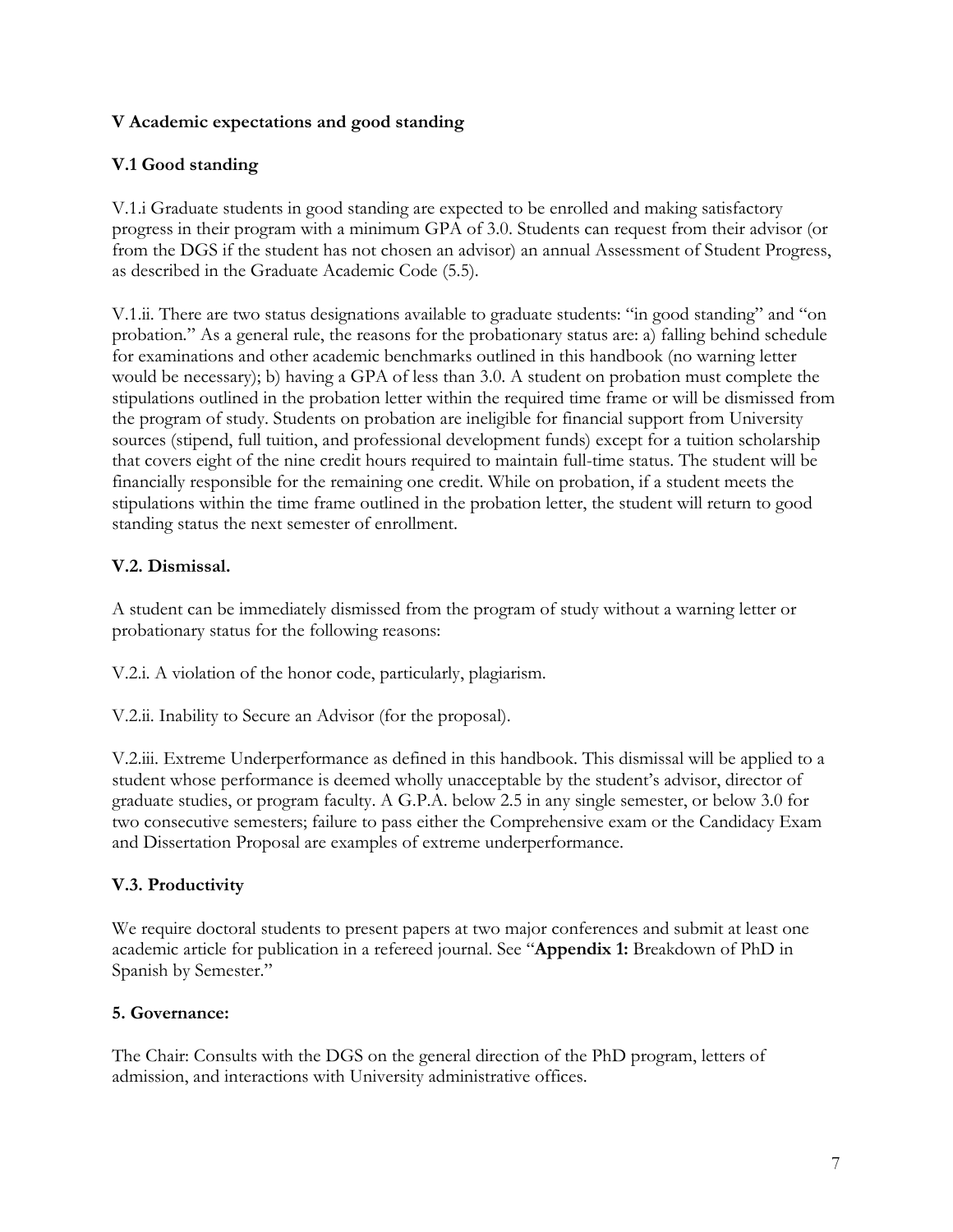The Director of Graduate Studies (DGS) for the PhD in Spanish, a tenured faculty member of the Spanish section of the Department of RLL, will be appointed by the Dean of the College of Arts and Letters in consultation with the Chair. The DGS will be responsible for the day-to-day operations of the program.

The allocation and balancing of resources (such as departmental student research support) is made by the Graduate Committee (all DGSes in French, Spanish, and Italian, the Chair, and a faculty member). Admissions and the establishment of common aspects of the program, including the interpretation and revision of this handbook is made by all the tenured and tenure track members of the Spanish section.

## **6. Academic Integrity[6](#page-7-0)**

#### I. *Misconduct*.

Integrity in scholarship and research is essential to academic life in the University. Any activity that compromises the pursuit of truth and the advancement of knowledge compromises the intellectual effort and may undermine confidence in academic work. A commitment to honesty and respect of intellectual property is expected in all academic activities. The procedures for ensuring academic integrity in the Graduate School are distinct from those in the Undergraduate Honor Code.

Violations of academic integrity may occur in classroom work and related academic functions, presentations, examinations, or in research/scholarship endeavors. Violations include cases of plagiarism, submission of work completed in whole or in part by some uncredited entity, falsification of data, and any other misrepresentation in proposing, conducting, reporting, or reviewing research. Guiding principles for determining violations of academic integrity are referred in the Academic code of the Graduate School of the University of Notre Dame (5.8 Academic Integrity) and should be informed by the standards in the profession as defined by the MLA.<sup>[7](#page-7-1)</sup>

### II. *Procedure*

 $\overline{a}$ 

i. *Initial consultation and charges.* If an individual suspects that a violation of academic integrity has occurred, she or he should discuss the matter confidentially with the faculty member supervising the suspected work (if applicable), the department chair, and the DGS. If any perceived conflict of interest exists between the chair/DGS and the accused, the next highest academic officer shall be consulted and notified of the charges. Any conflict should be resolved by the Chair. If, after this

<span id="page-7-0"></span><sup>6</sup> This section and the procedures to ensure academic integrity will apply to both MA and PhD students in Spanish.

<span id="page-7-1"></span><sup>7</sup> https://style.mla.org/plagiarism-and-academic-dishonesty

https://graduateschool.nd.edu/assets/72055/academic\_code\_for\_current\_students.pdf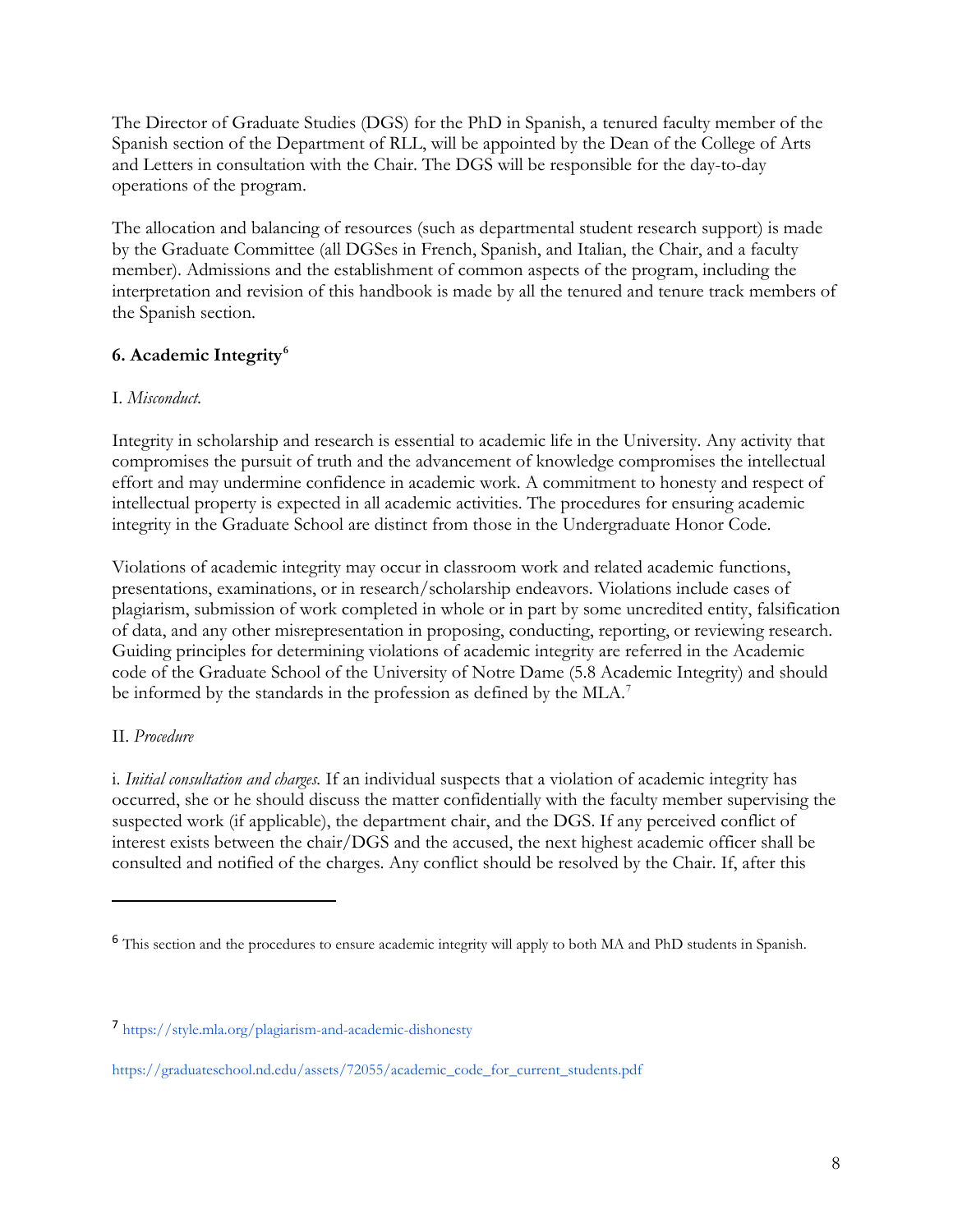initial consultation, there appears to be a reasonable basis for further inquiry, the DGS or the Chair will inform the student of the charges in writing and request a written response.

ii. *Answer to the Charges*: After the DGS or the Chair informs the accused in writing of the charges, the accused will respond them in writing within 5 calendar days.

iii. *Investigation and Hearing*. The chair will select an impartial panel consisting of three members, one of whom may be a graduate student, to investigate the matter. The panel will determine within 5 calendar days after receiving the answers to the charges whether to proceed to a hearing, to further investigate the case, or to dismiss the charges. If the panel decides to proceed to an oral hearing, it will be held within 5 calendar days after the accused answered in writing to the charges (no hearing will be necessary if the accused accept the charges; see section 6.II.viii). If the panel decides that further investigation is necessary, it shall immediately notify the Chair and proceed with the additional investigation for no more than another 10 calendar days. If the panel accept the answers from the accused the charges will be dismissed and all information gathered in connection with this investigation will be destroyed.

iv. *Panel's Report and Recommendations to the Chair.* The accused party must be given the opportunity to respond to any and all allegations and supporting evidence in the written response and at the hearing. The panel will make a final decision, recommend appropriate disciplinary action, and report to the chair in writing. The report will include all the pertinent documentation and will be presented within 10 days after meeting with the accused. Copies of the report are to be made available to the accused and the DGS as well.

v. *Sanctions*. Any sanction pertaining violations of academic integrity by graduate students will be ultimately decided by the Chair at the departmental level. If a violation to the Academic integrity is judged to have occurred, this might constitute grounds for dismissal from the University, probation, or a written reprimand, among other sanctions, depending on the gravity of the violation or misconduct.

vi. Violations will result in a failing grade for the work /research in question which cannot be used or reused in any form and for any academic purpose, and might be reported to the sponsor of the research (e.g., NSF, NIH, Lilly Foundation, etc.), if appropriate.

vii. *Appeals to the Dean*. If the student chooses to appeal, she or he must address the appeal in writing to the Dean of the Graduate School within 5 days of receiving the decision of the Chair. The student has the right to appear before the Dean of the Graduate School or his or her delegate. The Dean may decide the case based on the existing documentation or to appoint an *ad hoc* committee to handle this appeal, if deemed necessary.

viii. The penalty for a student who admits wrongdoing is determined by the Chair of the department in consultation with the DGS.

The Chair and the DGS should consult the Graduate School Programs and Policies for further references on procedures and penalties: [https://graduateschool.nd.edu/assets/281218/gs\\_bulletin\\_most\\_recent.pdf](https://graduateschool.nd.edu/assets/281218/gs_bulletin_most_recent.pdf)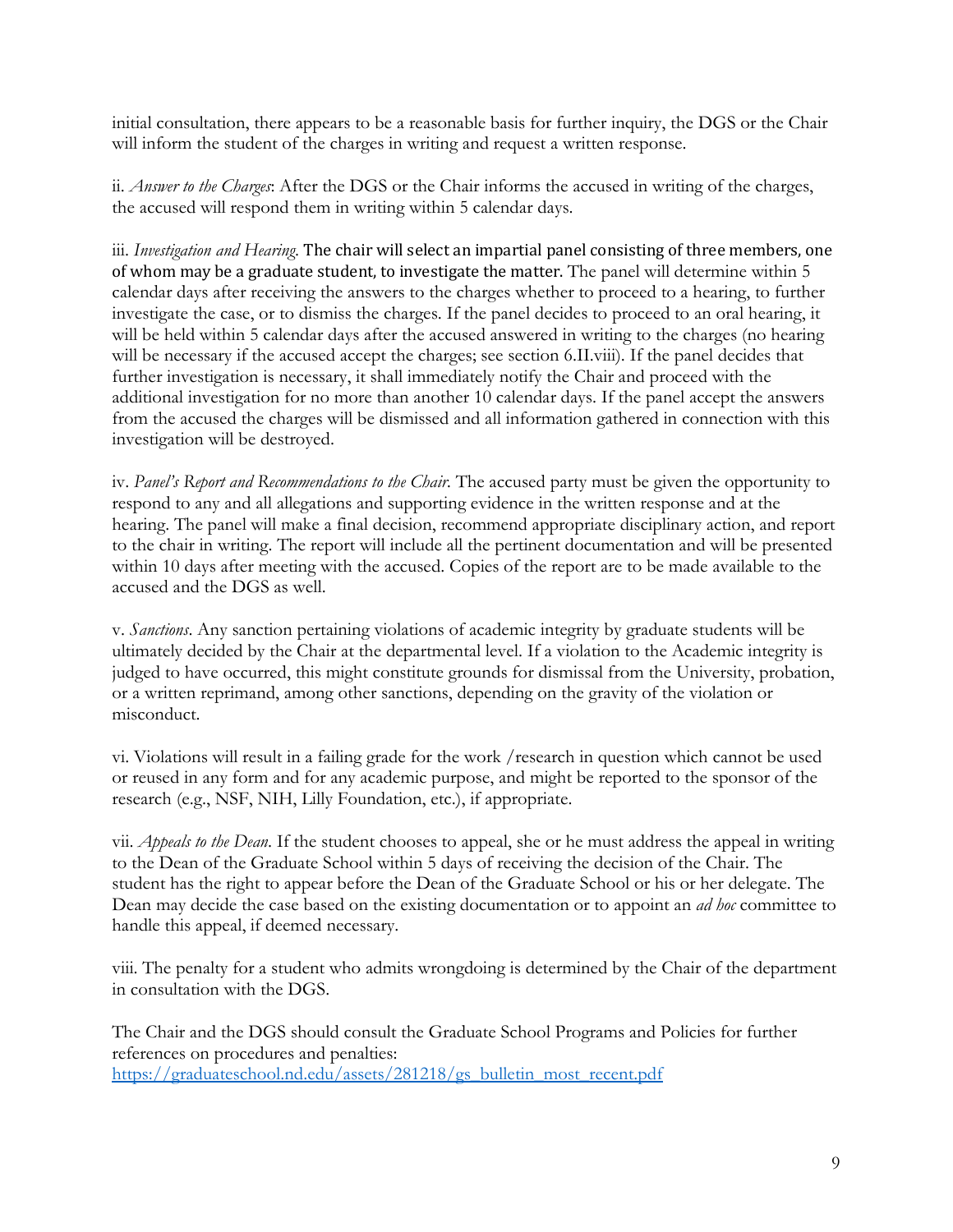III. *Academic Ombudsperson*  IV. *Graduate Student Appeal Procedure* 

Approved by the Graduate Council, November 16, 2005

### **7. Grievance Procedure**

The Dean of the Graduate School has appointed an Academic Ombudsperson in the Graduate School to be available to graduate students who want to discuss in confidence problems they are having in their programs. The Ombudsperson for 2016-2017 is John Lubker, Associate Dean of Students. He may be contacted at John.R.Lubker.2@nd.edu

The purpose of this procedure is to afford graduate students at the University of Notre Dame the opportunity to resolve complaints dealing with academic issues and with other program decisions that terminate or impede progress toward the degree, such as dismissal from graduate standing, placement on probationary status, and denial of readmission to the same

program (if the student was previously in good standing).

This procedure **is not to be used to address issues of academic integrity (see section 6 of this handbook), sexual or discriminatory harassment (see grievance procedure available through the Office of Institutional Equity***)***, academic fraud (see the "Grievance and Appeal Procedures" section of the** *Graduate School Bulletin of Information***), or for disability-related grievances (see grievance procedure available through the Office of Disability Services).** 

- I. Informal process
- II. Formal Process

Students who wish to file a grievance on academic matters related to the PhD in Spanish Program may begin by seeking advice from the DGS, the Chair or the associate dean of the Graduate School before beginning a formal process within the program or an appeal to either the Chair or the dean.

This procedure is provided for continuing and returning graduate students in the Graduate School.

If a graduate student decides formally to appeal a program's decision resolving the student's grievance, the student must submit a written request for appeal to the Graduate School's Associate Dean for Academic Affairs as set forth below. The only grounds upon which an appeal may be based are:

i. A procedural error within the program's stated grievance procedure which may have substantially affected the fairness or outcome of the grievance procedure.

ii. New evidence that becomes available only after the conclusion of the program's grievance procedure which reasonably may have impacted the fairness or outcome of the grievance procedure.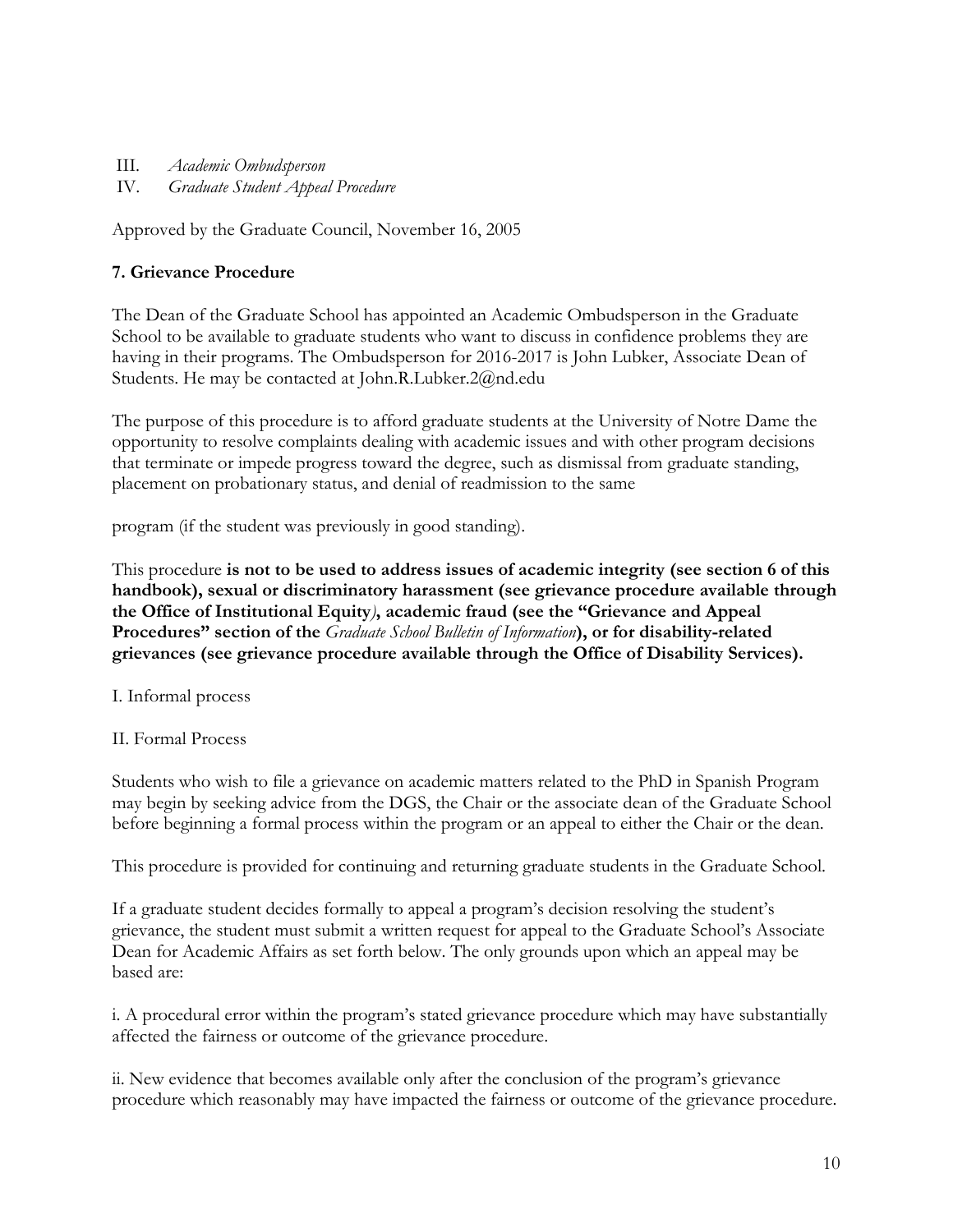iii. An inappropriate sanction which is grossly disproportionate to the conduct initiating the sanction, considering the relevant aggravating and/or mitigating factors.

Dissatisfaction or disagreement with a decision is not grounds for appeal.

The request for appeal must include the following information: (i) the graduate student's name, address, email address, and phone number; (ii) relevant information from the program's grievance process (date of hearing, any written decision(s) from the program, and sanction(s)); (iii) the ground(s) upon which the request for appeal is based; and (iv) for each ground stated, an explanation of why the student's appeal meets that ground (e.g., identify specific procedures that were not followed during the grievance procedure, identify any evidence discovered following the conclusion of the grievance process, or explain why the

sanction is not commensurate with the underlying conduct).

The request for appeal must be submitted to the Graduate School's Associate Dean for Academic Affairs within 30 calendar days of the program's decision. Only the Graduate School's Associate Dean for Academic Affairs may extend this deadline, at his or her sole discretion, in extenuating circumstances. If no request for appeal is submitted within the 30- day appeal period, and no extension has been granted by the Associate Dean for Academic

Affairs, then the program's decision becomes final and is not subject to appeal.

Once an appropriate appeal has been received, the Associate Dean for Academic Affairs will then convene a meeting of an ad hoc academic appeals committee, composed of three faculty members chosen by the Associate Dean for Academic Affairs, all of whom will be current members of their respective College Council. Two of the three faculty members on the appeals committee shall be from the appellant's college, and one shall be from outside the appellant's college, unless an appellant is enrolled in a trans-college program, in which case each college will be represented on this committee. The committee will also include one non- voting graduate student. This student may be either one of the current Graduate Student Union representatives or a substitute from the appellant's college selected by the Associate Dean for Academic Affairs from a pool of students identified by the Graduate Student Union. The Associate Dean for Academic Affairs, who does not vote, will chair the committee. At the appellant's request or by request of the committee, this appeals committee will also meet with the appellant. The committee may also meet with other individuals involved.

The appeals committee will make a written recommendation to the Dean of the Graduate School within 30 calendar days of receipt of the appeal. The Dean may or may not accept the committee's recommendation, but in either case, the Dean will issue a written decision to the appellant within 30 calendar days of receipt of the committee's recommendation. The Dean, at his or her sole discretion, in extenuating circumstances, may extend these 30-day deadlines. The Dean will send a copy of this decision letter to the department chair or the DGS of the program. The judgment of the Dean of the Graduate School is final.

Students who have been dismissed from their program cannot register or complete the ND Roll Call process for subsequent semesters, including the Summer session, during the appeal process.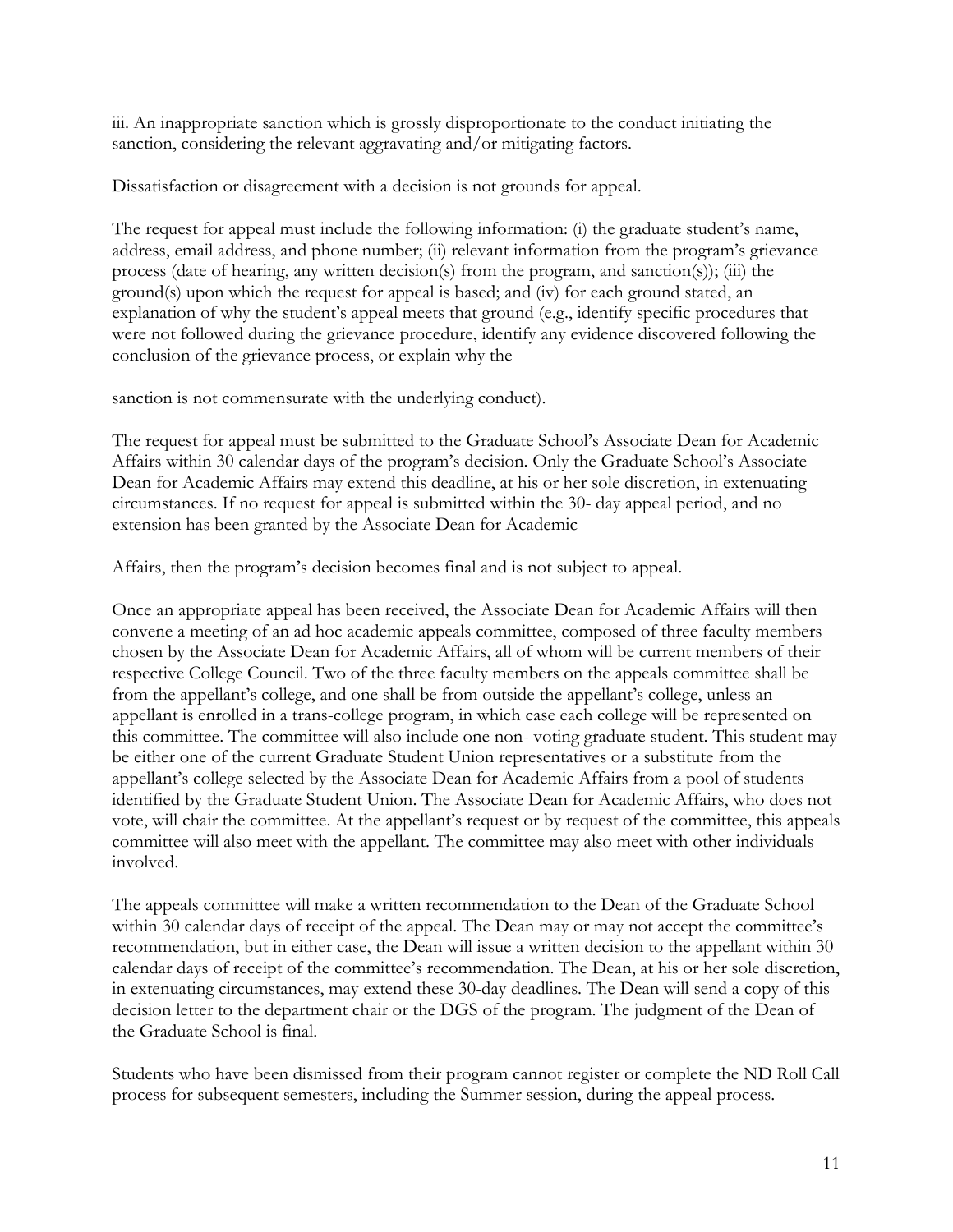#### **Department of Romance Languages and Literatures Appeal Procedure on Matters Concerning Academic Grievances**

On all matters concerning academic grievances originated by students, the initial recourse is through the department and its procedures. Students who wish to file a grievance against the Department of Romance Languages and Literatures or its faculty or to appeal a departmental decision in respect to them should normally consult with the Director of Graduate Studies, except in those cases where the DGS is the subject of the grievance, in which case the student should consult with the Department Chair. The DGS or departmental chair may, in consultation with the student, attempt to resolve the grievance personally and informally. In the event that the problem is not resolved to the student's satisfaction, the Department chair or the DGS will appoint a departmental grievance committee to address the problem. The student must submit the complaint in writing to the grievance committee, which will be chaired by a member of the language section in which the student is specializing. The complaint should be very specific as to the nature of the problem, the date or dates when the problem occurred, the grounds on which the appeal is based, and the specific relief requested. Supporting evidence for each aspect of the complaint must be submitted. The grievance committee may take testimony from the complainant, other students, DGS, supervisor, and any faculty and students associated with the complaint. The committee will deliberate and submit a written report to the departmental chair or the DGS within 30 days of its appointment. The committee's decision is final within the Department of Romance Languages and Literatures. However, a student who has had recourse to his or her departmental grievance procedure on academic matters, and who believes that he or she has not received adequate consideration (and can substantiate that belief), may appeal to the Graduate School (see III.3).

This procedure is not to be used to address issues of sexual or discriminatory harassment (see grievance procedure available through the Office of Institutional Equity), of academic fraud (see the "Grievance and Appeal Procedures" section of the Graduate School Bulletin of Information), or for disability-related grievances (see grievance procedure available through the Office of Disability Services).

## **APPENDIX: BREAKDOWN OF PHD IN SPANISH BY SEMESTER**

### [NOTE: THE PROGRAM MAPS PROVIDED HERE ARE APPROXIMATIONS; EXACT SEQUENCES WILL DETERMINED BY THE NEED OF THE INDIVIDUAL STUDENT]

#### **1. Students who come to the PhD with a BA**

**Transfer of credits:** Students coming to the PhD with a BA only are not eligible to transfer any credits. They will, therefore, take the full number of required credits. They will be able to complete their coursework and their candidacy and dissertation proposal exam by the end of their fifth semester, at the latest, giving them at least 2 1⁄2 years to complete research and writing of the dissertation.

Students who do not pass their candidacy and dissertation proposal exam, but still show mastery on their area of studies may receive the MA as a terminal degree in the fifth or sixth semester A failed candidacy and dissertation proposal exam will be then evaluated in terms of a MA comprehensive exam in order to award the student a master's degree.

#### **A sample plan of study for a student entering with a BA:**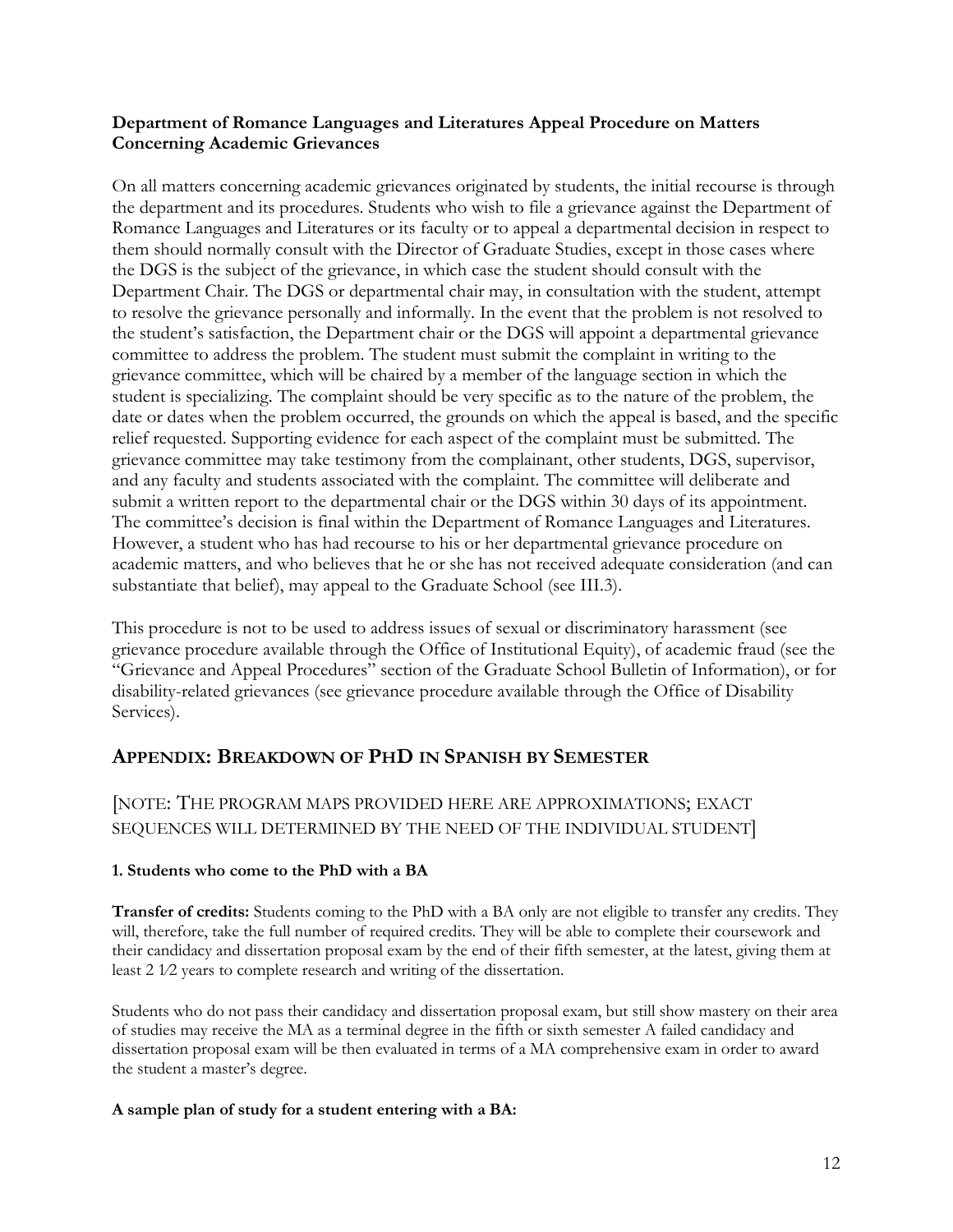| Year 1                                                        |                                                                                                  |
|---------------------------------------------------------------|--------------------------------------------------------------------------------------------------|
| Semester 1: 4 courses (12 credits), no teaching               | Year 2                                                                                           |
| Introduction to theory and research in Hispanic               | <b>Semester 3:</b> 3 courses (9 credits), teaching (one course)                                  |
| literatures and cultures                                      | Foreign Language Acquisition and Instruction (and the 0-                                         |
| Seminar in Hispanic Studies                                   | credit teaching practicum)                                                                       |
| Seminar in Hispanic studies                                   | Seminar in Hispanic studies                                                                      |
| Seminar in Hispanic studies                                   | Seminar in Hispanic studies                                                                      |
| Semester 2: 4 courses (12 credits), no teaching Select an     | Student completes oral part of Comprehensive Exam                                                |
| exam advisor & prepare presentation for<br>Comprehensive exam | <b>Semester 4:</b> 3 courses (9 credits), teaching (one course)<br>Secure a Dissertation Advisor |
| Seminar in Hispanic studies                                   | Teaching practicum (no credits)                                                                  |
| Seminar in Hispanic studies                                   | Seminar in Hispanic Studies Outside course or equivalent                                         |
| Seminar in Hispanic studies                                   | Seminar in Hispanic Studies, Outside course or equivalent                                        |
| Seminar in Hispanic studies                                   |                                                                                                  |

|                                                                                                               | Seminar in Hispanic Studies, Outside course or equivalent                         |
|---------------------------------------------------------------------------------------------------------------|-----------------------------------------------------------------------------------|
| <b>Summer 1:</b> Preparation for Comprehensive exam<br>Student completes written part of <b>Comprehensive</b> | Summer 2:                                                                         |
| Exam                                                                                                          | Dissertation proposal research and preparation                                    |
| Year 3                                                                                                        |                                                                                   |
| <b>Semester 5:</b> 1 course (3 credits), teaching (one                                                        |                                                                                   |
| course); 6 research credits.                                                                                  | Year 4<br><b>Semester 7:</b> no coursework, teaching (one course); 9              |
| Outside course or equivalent                                                                                  |                                                                                   |
| Candidacy exam and dissertation proposal                                                                      | research credits.<br>Dissertation research/writing                                |
| defense or terminal MA                                                                                        | Semester 8: no coursework, teaching (one course)<br>Dissertation research/writing |
| Semester 6: no coursework, teaching (one course)<br>Dissertation research/writing                             | Minimum progress: 2 dissertation chapters written                                 |
| <b>Summer 3:</b> Dissertation research and writing                                                            |                                                                                   |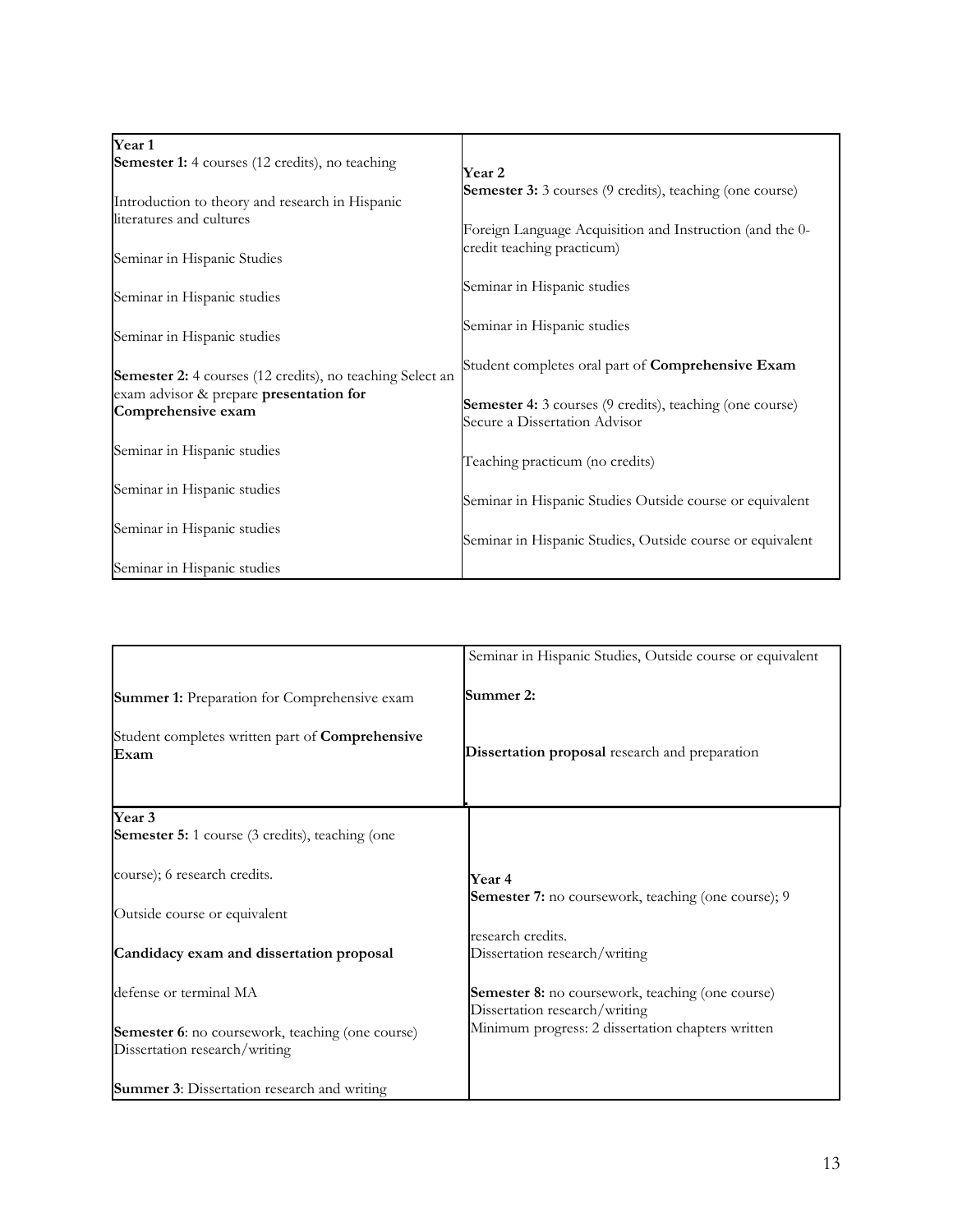| Year 5<br>Semester 9: no coursework, no teaching; 9 research                                    |
|-------------------------------------------------------------------------------------------------|
| credits.<br>Research goal: Submit one article for publication<br>Dissertation research/writing  |
| Semester 10: no coursework, no teaching. Dissertation<br>writing<br><b>Dissertation Defense</b> |
|                                                                                                 |

#### **2. Students who enter with a MA from a different institution**

**Transfer of credits:** Students who enter with a MA from an institution other than ND can transfer up to 9 graduate credits toward the PhD in Spanish. They will complete their coursework by the end of their fourth semester and their candidacy and dissertation proposal exam at the beginning of their fifth semester, giving them roughly three years to complete their dissertation.

**Note:** Students from Europe or Latin America who come with a "licenciatura" (a five-year BA that can at times be equivalent to a BA plus MA from an American institution) may also receive up to 9 credits upon review of their relevant coursework by the DGS. (Credits cannot be officially transferred until the successful completion of one semester.)

#### **A sample plan of study for a student entering with a Master's degree from another institution follows:**

| Year 1<br>Semester 1: 4 courses (12 credits), no teaching                                           | Year 2<br><b>Semester 3:</b> 3 courses (9 credits), teaching (one                     |
|-----------------------------------------------------------------------------------------------------|---------------------------------------------------------------------------------------|
| Introduction to theory and research in Hispanic<br>literatures and cultures                         | course)<br>Transfer of credits from the MA (3-9)                                      |
| Seminar in Hispanic Studies                                                                         | Foreign Language Acquisition and Instruction (and the 0-credit<br>teaching practicum) |
| Seminar in Hispanic studies                                                                         |                                                                                       |
| Seminar in Hispanic studies                                                                         | Outside course or equivalent Outside course or equivalent                             |
|                                                                                                     | Student completes oral part of Comprehensive Exam                                     |
| <b>Semester 2:</b> 4 courses (12 credits), no teaching Select<br>an exam advisor & prepare list for | <b>Semester 4:</b> 1 course (3 credits), teaching (one course)                        |
| Comprehensive exam                                                                                  | Secure a Dissertation Advisor                                                         |
|                                                                                                     | Teaching practicum (no credits)                                                       |
| Seminar in Hispanic studies                                                                         | Outside course or equivalent                                                          |
|                                                                                                     | Dissertation proposal research and preparation                                        |
| Seminar in Hispanic studies                                                                         |                                                                                       |
|                                                                                                     | Summer 2: no coursework, no teaching                                                  |
| Seminar in Hispanic studies                                                                         |                                                                                       |
|                                                                                                     | Dissertation proposal research and preparation                                        |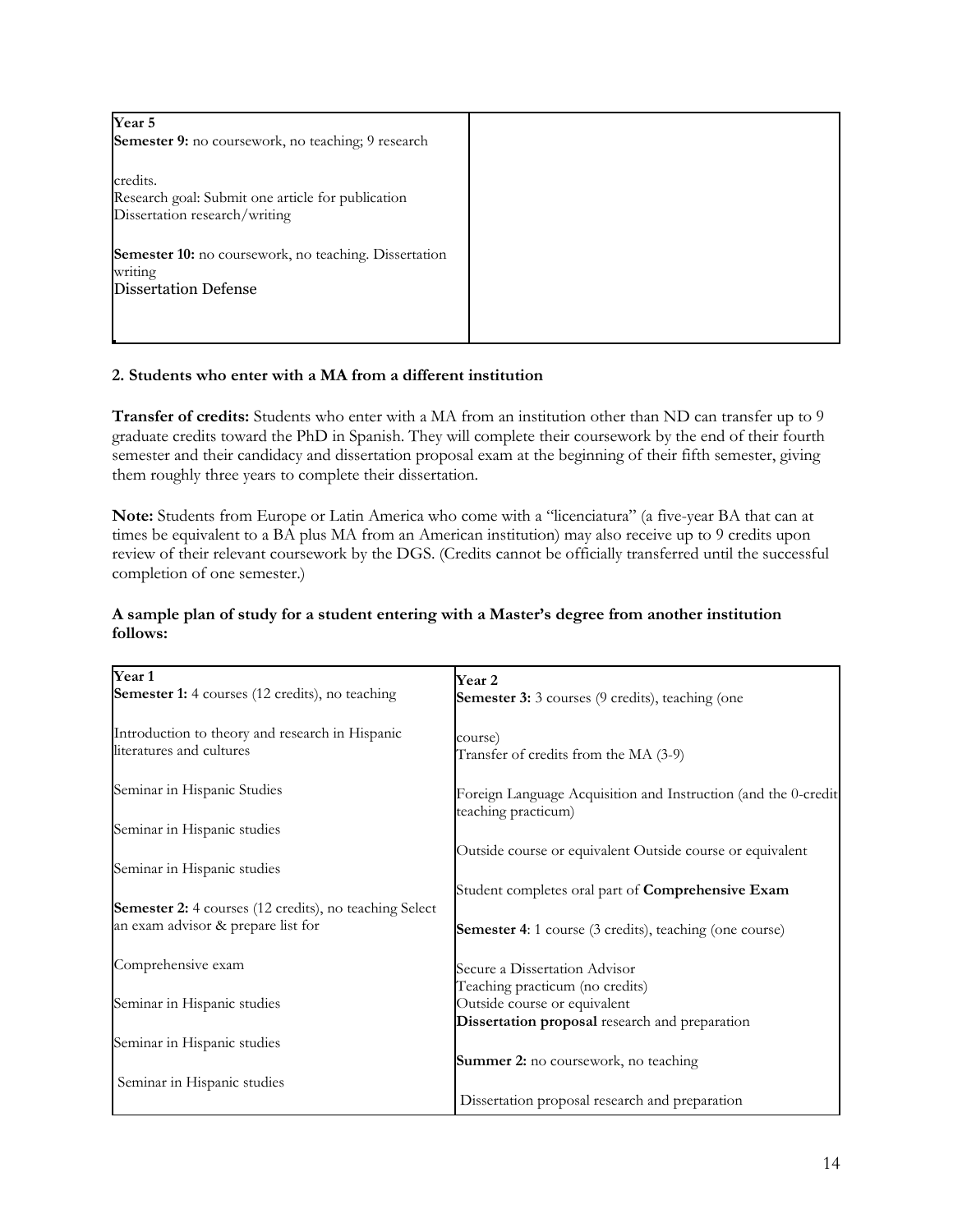| Seminar in Hispanic studies                                                                                                                                             |                                                                                                                                                |
|-------------------------------------------------------------------------------------------------------------------------------------------------------------------------|------------------------------------------------------------------------------------------------------------------------------------------------|
| <b>Summer 1:</b> Preparation for Comprehensive exam                                                                                                                     |                                                                                                                                                |
| Student completes written part of Comprehensive<br>Exam                                                                                                                 |                                                                                                                                                |
| Year 3                                                                                                                                                                  | <b>Year 4</b>                                                                                                                                  |
| <b>Semester 5:</b> no coursework, teaching (one course), 9<br>research credits.<br>Student completes candidacy exam and dissertation<br>proposal defense or terminal MA | Semester 7: no coursework, teaching (one course); 9 research<br>credits.<br>Dissertation research/writing                                      |
| Semester 6: no coursework, teaching (one course)<br>Dissertation research/writing<br>Research goal: Submit one article for publication                                  | <b>Semester 8:</b> no coursework, teaching (one course) Dissertation<br>research/writing<br>Minimum progress: 2 dissertation chapters written. |
| Summer 3: Dissertation research/writing                                                                                                                                 | Summer 4: Dissertation research/writing                                                                                                        |
| Year 5<br>Semester 9: no coursework, no teaching, 9 research<br>credits.                                                                                                |                                                                                                                                                |
| Research goal: Submit a second article for publication                                                                                                                  |                                                                                                                                                |
| Dissertation research/writing                                                                                                                                           |                                                                                                                                                |
| Semester 10: no coursework, no teaching. Dissertation<br>defense                                                                                                        |                                                                                                                                                |
|                                                                                                                                                                         |                                                                                                                                                |

#### **3. Students who enter with a MA from ND**

**Transfer of credits:** Students who enter with a MA from ND may transfer up to 15 credits (12 credits for seminars in Hispanic studies and 3 credits for the pedagogy seminar) upon entering the PhD in Spanish. They will be exempted from the required pedagogy course, which they will have taken during their MA studies. They will be able to complete their required course work by the end of the third semester and complete their candidacy and **dissertation proposal** exam by the end of the fourth semester. This will give them three years to complete the dissertation.

#### **A sample plan of study for an ND student entering with an MA follows.**

| Year <sub>1</sub><br>Semester 1: 4 courses (12 credits), no teaching                                                     | Year 2<br><b>Semester 3:</b> 3 courses (9 credits), teaching (one      |
|--------------------------------------------------------------------------------------------------------------------------|------------------------------------------------------------------------|
| Seminar in Hispanic Studies<br>Seminar in Hispanic Studies<br>Seminar in Hispanic Studies<br>Seminar in Hispanic Studies | course); 3 research credits.<br>Transfer of credits from the MA (3-15) |
|                                                                                                                          |                                                                        |